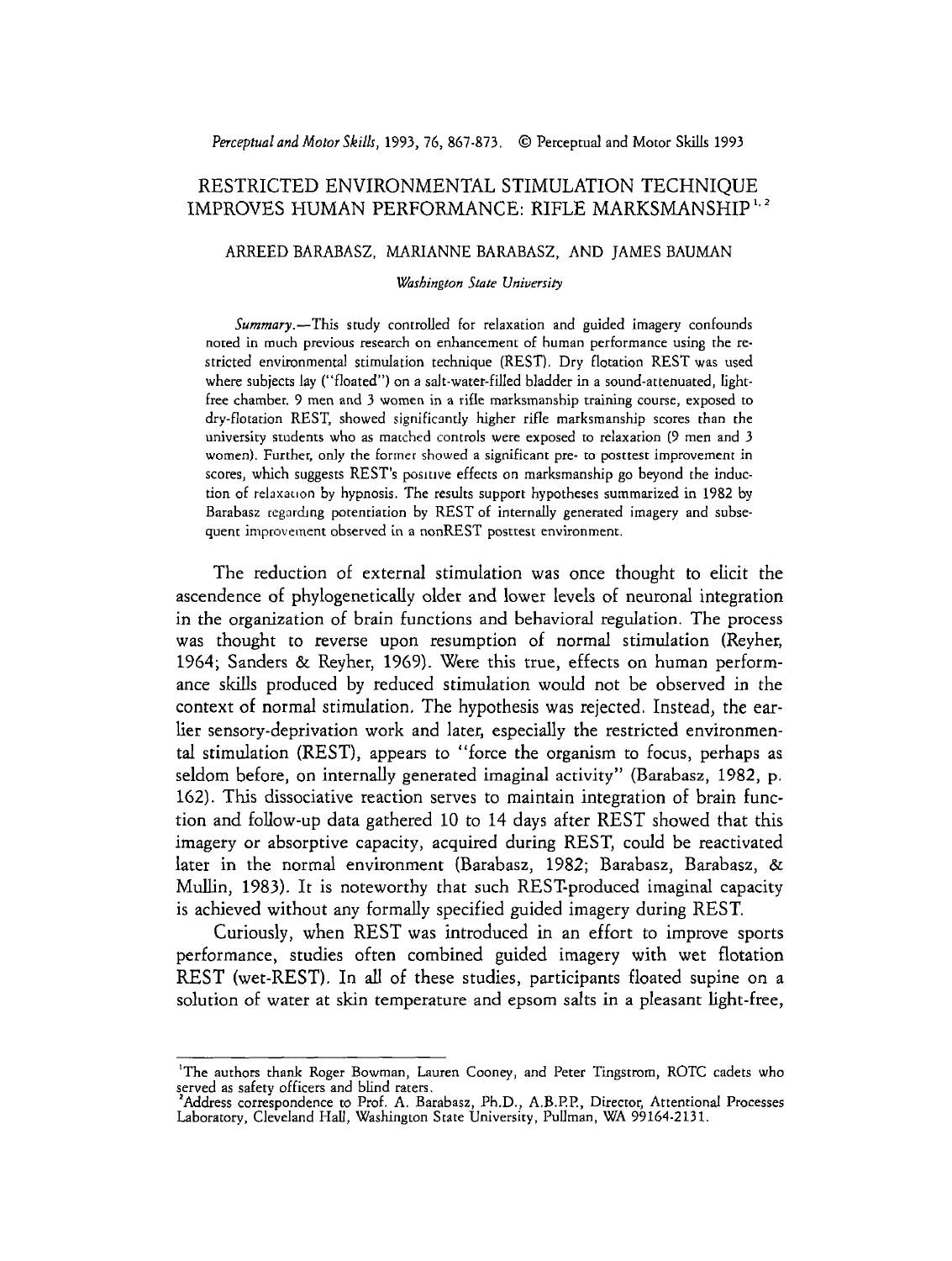sound-attenuated tank resembling a large enclosed bathtub. Lee and Hewitt (1987) used multiple wet-REST sessions with novice and intermediate competitive gymnasts and found later improvement in judges' ratings of performance. Our first studies which included expert collegiate athletes (Wagaman & Barabasz, 1990; Wagaman, Barabasz, & Barabasz, 1991) compared multiple sessions of wet-REST and guided imagery with imagery-only training. Wet-REST subjects showed significantly greater improvement in objective basketball performance and on coaches' blind ratings of passing and shooting than subjects in the imagery-only group. For recreational basketball players, Suedfeld and Bruno (1990) reported a significant improvement in basketball foul-shooting after a single session of wet-REST with guided imagery in contrast to an imagery-only or no-treatment control condition. McAleney, Barabasz, and Barabasz (1990) showed wet-REST with guided imagery produced significantly greater improvement for winners of a first service in tennis during actual intercollegiate play than did imagery-only training.

These recent studies show an improvement in sports skills after exposure to wet-REST when specific guided imagery was used during REST. The most dramatic effects appear when the required performance is essentially under the complete control of the individual (e.g., first service in tennis, basketball foul-shooting) rather than interactive.

Despite the apparent promise of this intervention, no data are available to assess the effects of the wet-REST procedure on human performance without guided imagery. This is remarkable considering our original REST studies showing potentiation of imagery did not include guided imagery (Barabasz, 1982; Barabasz, et al., 1983). Further, there is evidence that expert athletes perceive guided imagery during REST to have an interfering effect on the positive effects of REST (McAleney, *et al.,* 1990). The introjection of taped or live auditory guided imagery during REST might be expected to attenuate effects of REST following the potentially distracting effects on mental processes of the auditory stimulation.

REST is also known to produce profound relaxation (Barabasz, Barabasz, Dyer, & Rather, 1993; Jacobs, Heilbronner, & Stanley, 1984; Turner & Fine, 1982) similar to that which can be produced by a hypnotic induction (Miller, Barabasz, & Barabasz, 1991). To date, no data are available contrasting REST alone with any procedure, such as hypnosis, known to produce deep relaxation.

**A** new form of REST using a "dry-flotation" methodology has been developed. This form of REST is more convenient and easier to use than the conventional wet-REST. For example, use of "dry-flotation" REST precludes the need for subjects to shower before and after sessions. Maintenance, clean-up, and germicidal requirements of dry-flotation REST are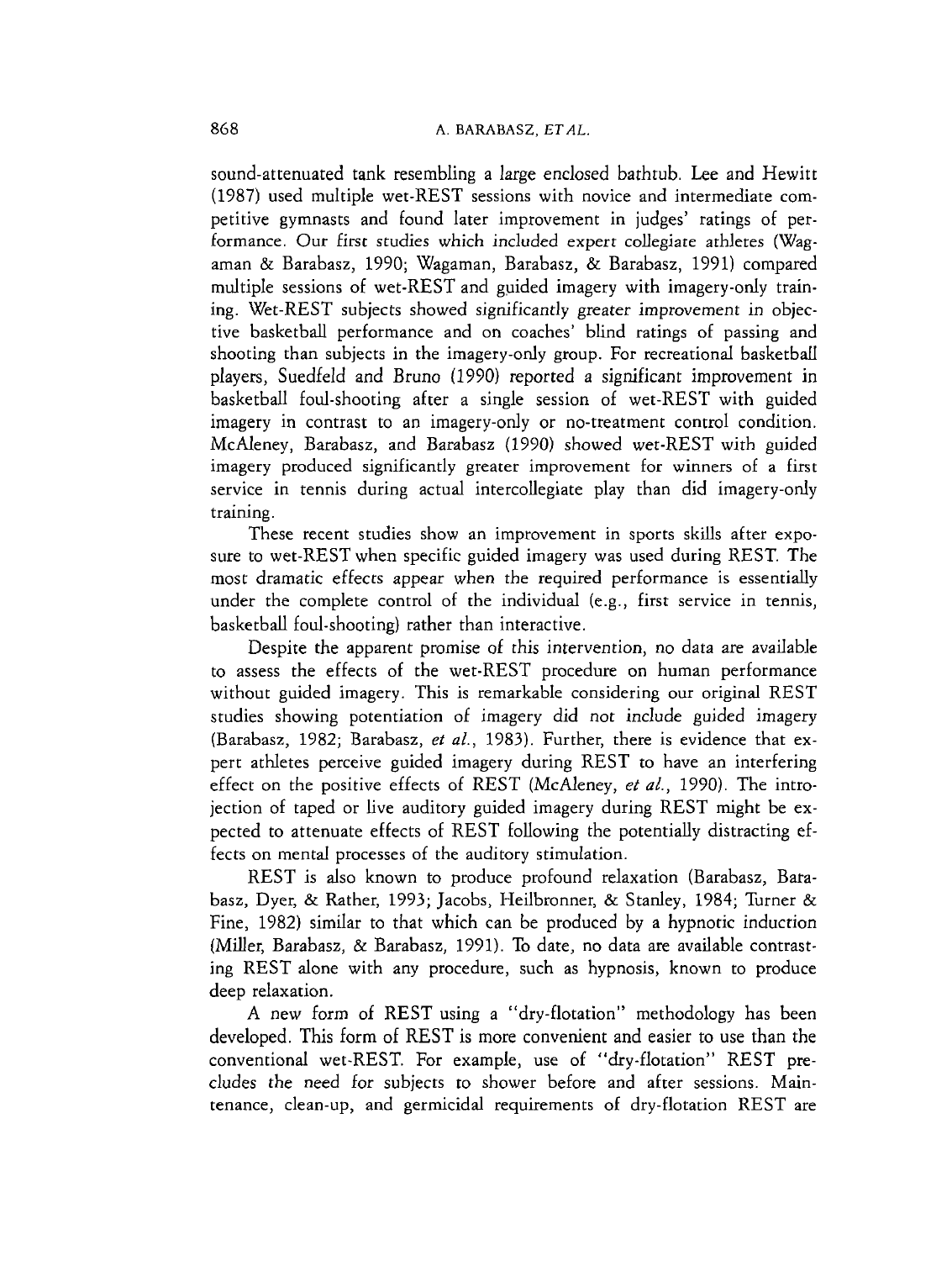considerably less demanding and more economic than those for wet-REST. Unfortunately, other than a few promising case studies (Barabasz, 1993), there are no data to support this method as a legitimate alternative to conventional wet-REST methodology for enhancement of performance.

The present study tested the efficacy of dry-flotation REST against a relaxation control group without the use of guided-imagery training in either condition. Rifle marksmanship was chosen because an effect of REST has been described as altering subjects' electroencephalograms in ways which are associared with attentional processing (Barabasz, 1990; Crawford, 1993) and because mental control of attention is seen as essential to high performance in marksmanship (Hall & Hardy, 1991). We hypothesized that subjects exposed to dry-REST would show significantly higher marksmanship scores than their matched controls and significant enhancement of scores from preto post-REST.

# **METHOD**

# Subjects

Subjects were enrolled in a university rifle marksmanship training class taught by Army Reserve Officer Training Corps (ROTC) instructors. Twentyfour volunteers were assigned into either a control or an experimental group (9 men and 3 women in each group). Control and experimental groups were matched, within 3 points (range 51 to 91), on the basis of marksmanship scores in the unsupported prone position. These data were obtained on a standardized class target-shooting test identical to that used in this experiment.

# Apparatus

**A** Relaxation Dynamics brand dry-flotation REST chamber (2.4 m **x** 1.2 m **x** 1.4 m) was employed for experimental subjects. It is constructed of fine finished wood and contains 800 pounds of sihca sand between double walls to produce a sound-attenuated environment. It stands on antivibration, sound-isolating mounts and is lightproof when the subject-activated doors are closed. Subjects lie or "float" supine on a low tactile fabric-covered bladder filled with about 12-cm deep salt water solution. The solution was maintained at  $35^{\circ}$  C ( $\pm$  .2° C). The positive-pressure, silent ventilation system includes charcoal filtration and a negative ion generator.

# Procedure

Control group.--Considering the concept that experimental demand characteristics can be manipulated but not controlled in this procedure (e.g., Barabasz & Barabasz, 1992; Barabasz, Barabasz, & O'Nedl, 1991), the control condition was structured to maximize subjects' expectations for improved marksmanship. However, its primary purpose was to make it possible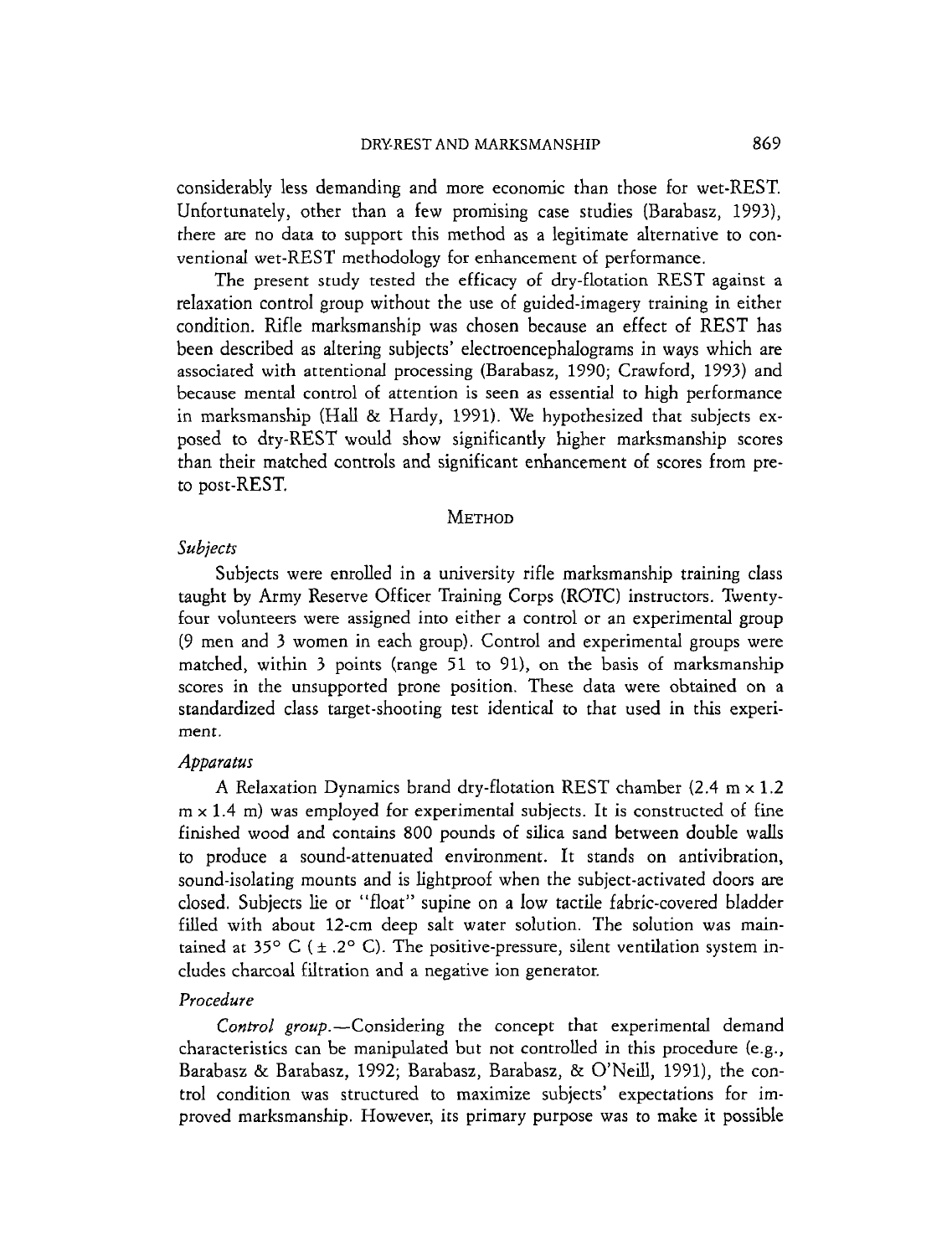to assess whether potential improvements in performance previously associated with REST were associated with something other than relaxation. The use of hypnosis to produce relaxation was explained, and hypnosis procedures were given a rational basis (Barabasz & Barabasz, 1992). The relationship between learning to relax and enhanced marksmanship was described (Hall & Hardy, 1991). Subjects were then individually hypnotized, using the standardized deep relaxation induction from the Stanford Hypnotic Clinical Scale (Morgan & Hilgard, 1975). No attempt was made to provide any form of guided imagery, but subjects were told to use what they had learned about self-relaxation to help their marksmanship performance.

Experimental group.-Subjects in the experimental group were oriented to the experimental procedures and apparatus. Their questions were answered. They then spent 50 minutes in the dry-flotation chamber. There was no attempt to provide any form of guided imagery before, during, or after REST.

Once subjects had participated in the above experimental or control conditions, marksmanship skill was assessed within 48 hours at the Washington State University rifle range. The test, based on the U.S. Army Marksmanship Guide (U.S. Army, 1780), was conducted under the supervision of the ROTC instructors. All shots were fired using the unsupported prone position. All subjects completed 10 shots in no more than 10 minutes using official competition NTC small-bore rifle targets placed at a distance of 15 meters. Targets were scored blind with respect to subjects' group membership by ROTC cadet instructors, by deducting points from a possible total of 100 using the U. S. Army procedure (U.S. Army, 1980). Postexperimentally, subjects were asked how they might have used their experience to improve their marksmanship.

### RESULTS

A between/within split-plot analysis of variance for correlated samples was conducted using the pre- and posttreatment scores from the experimental and control groups; see Table 1. This over-all analysis was significant for between-  $(F_{1,22} = 5.8, p < .03)$  and within-groups comparisons  $(F_{1,22} = 9.1, p < .01)$ ,006).

Univariate analyses of variance were interesting. Prior to treatment there was no significant difference between groups  $(F_{1,22} = .44, p > .05)$ . After treatment the scores of the experimental (REST) subjects were significantly higher than those of the relaxed (hypnotized) control subjects  $(F_{1,22} = 10.8)$ , *p<* ,003). Within groups, the relaxed control group showed no significant difference from pre- to posttest  $(F_{i,j} = 2.7, p > .05)$ , while the REST group showed significant enhancement of their scores  $(F_{1,11} = 8.0, p < .01)$ .

Analysis of responses to the postexperimental inquiry appeared to suggest that REST may have potentiated subjects' internally generated imagery.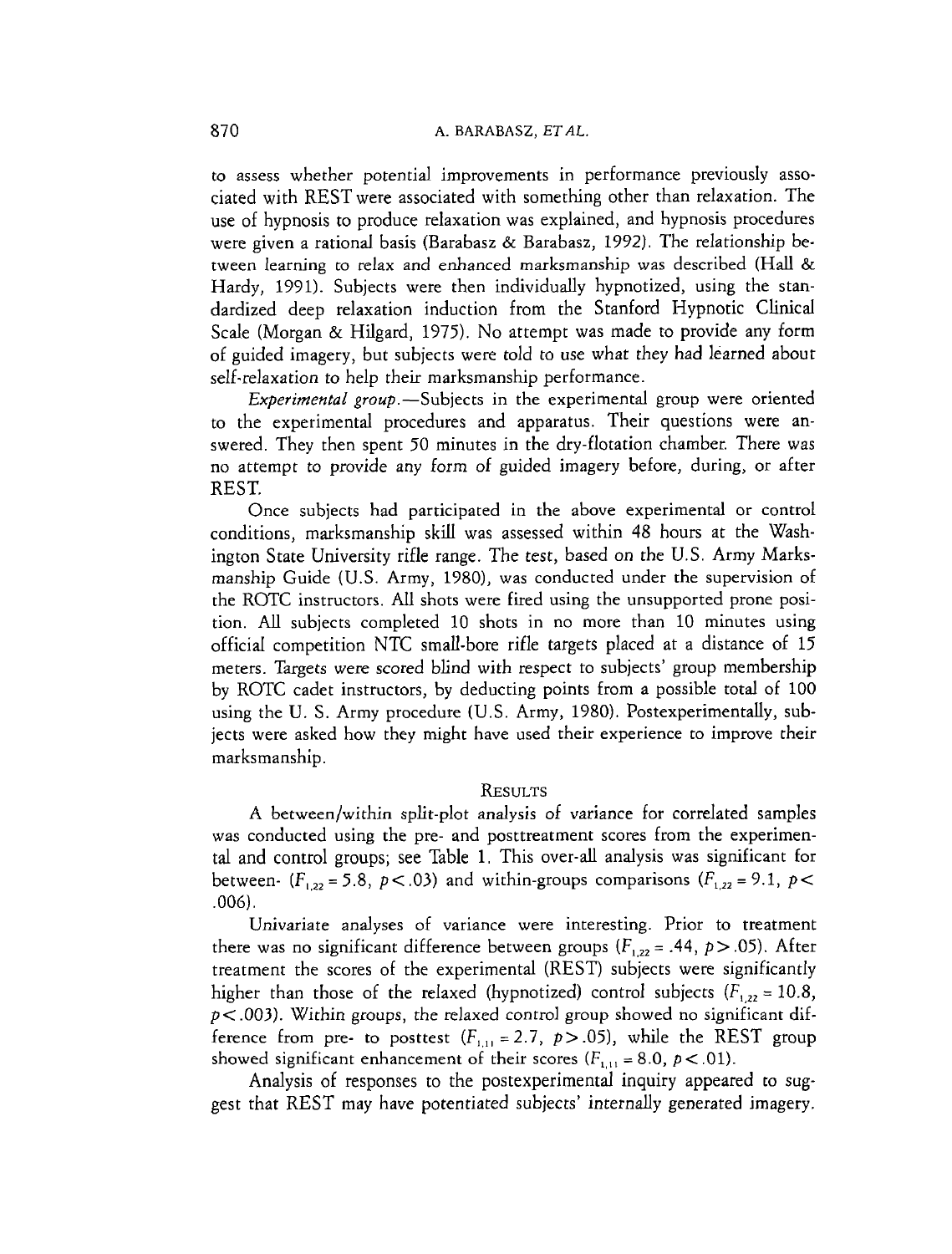# DRY-REST AND MARKSMANSHIP

|                | DNI-NEST AIND MANNSMANSHIP |         |                                                                                                                           |     | 011         |
|----------------|----------------------------|---------|---------------------------------------------------------------------------------------------------------------------------|-----|-------------|
|                |                            | TABLE 1 | MEANS AND STANDARD DEVIATIONS: NUMBER OF SHOTS OUT OF 100 ON TEST<br>BEFORE AND AFTER DRY-REST FOR TWO GROUPS $(nS = 12)$ |     |             |
| Group          | Pre-REST                   |         | Post-REST                                                                                                                 |     | No. Showing |
|                | М                          | SĐ      | М                                                                                                                         | SG  | Improvement |
| REST           | 79.9                       | 8.7     | 86.1                                                                                                                      | 8.9 |             |
| Relax*-Control | 77.3                       | 10.2    | 72.4                                                                                                                      | 113 |             |

| TABLE 1                                                           |
|-------------------------------------------------------------------|
| Means and Standard Deviations: Number of Shots Out of 100 on Test |
| BEFORE AND AFTER DRY-REST FOR TWO GROUPS $(nS = 12)$              |

\*Hypnosis-induced.

For example, those who improved their scores noted "I kind of went through the steps (aiming-firing procedure)." "In there [the dry "float"], I felt like I was actually doing it." "I could almost feel squeezing the trigger and then watching the bullet travel to the target perfectly." The three REST subjects who did not improve their scores admitted falling asleep or engaging in satisfying fantasies unrelated to their marksmanship performance. One such subject reported increased confidence in shooting "like I dreamt I got a perfect score" but no imagery regarding any marksmanship procedures. The majority of the control group  $(n = 9$  of 12) indicated that they used the relaxation (hypnotic) procedure at least once during the time before testing. Most felt improved confidence, "I'm sure I had better control" or "I was more focused when I rehearsed (the aiming procedures) in my mind before shooting."

### DISCUSSION

The findings of this investigation provide the strongest evidence, to date, of the effectiveness of dry-REST in the enhancement of university students' skill in rifle marksmanship. The REST subjects significantly outscored their matched controls. Further, only the experimental REST subjects showed significantly improved marksmanship scores at posttreatment over the pretest scores.

This was the first study of rifle marksmanship in our laboratory to isolate the effects of dry-REST from those wrought by guided-imagery training during wet-REST. In contrast to earlier studies, this one was not confounded by combining guided imagery with the dry-REST procedure. Neither the experimental nor the control groups were given imagery training. The observations of the postexperimental inquiry are informative as they support the conceptualizarion developed in our original REST ("chamber") absorption studies (Barabasz, 1982; Barabasz, et *al.,* 1983). The findings do support the hypothesis that dry-REST potentiates internally generated imaginal activity (subjects' spontaneous imaging) and that such activity can be reactivated, at will, sometime after the REST experience despite the intrusion of normal levels of stimulation. The present study confirms that performance-enhancing imagery can occur during dry-REST without the necessity of guiding the im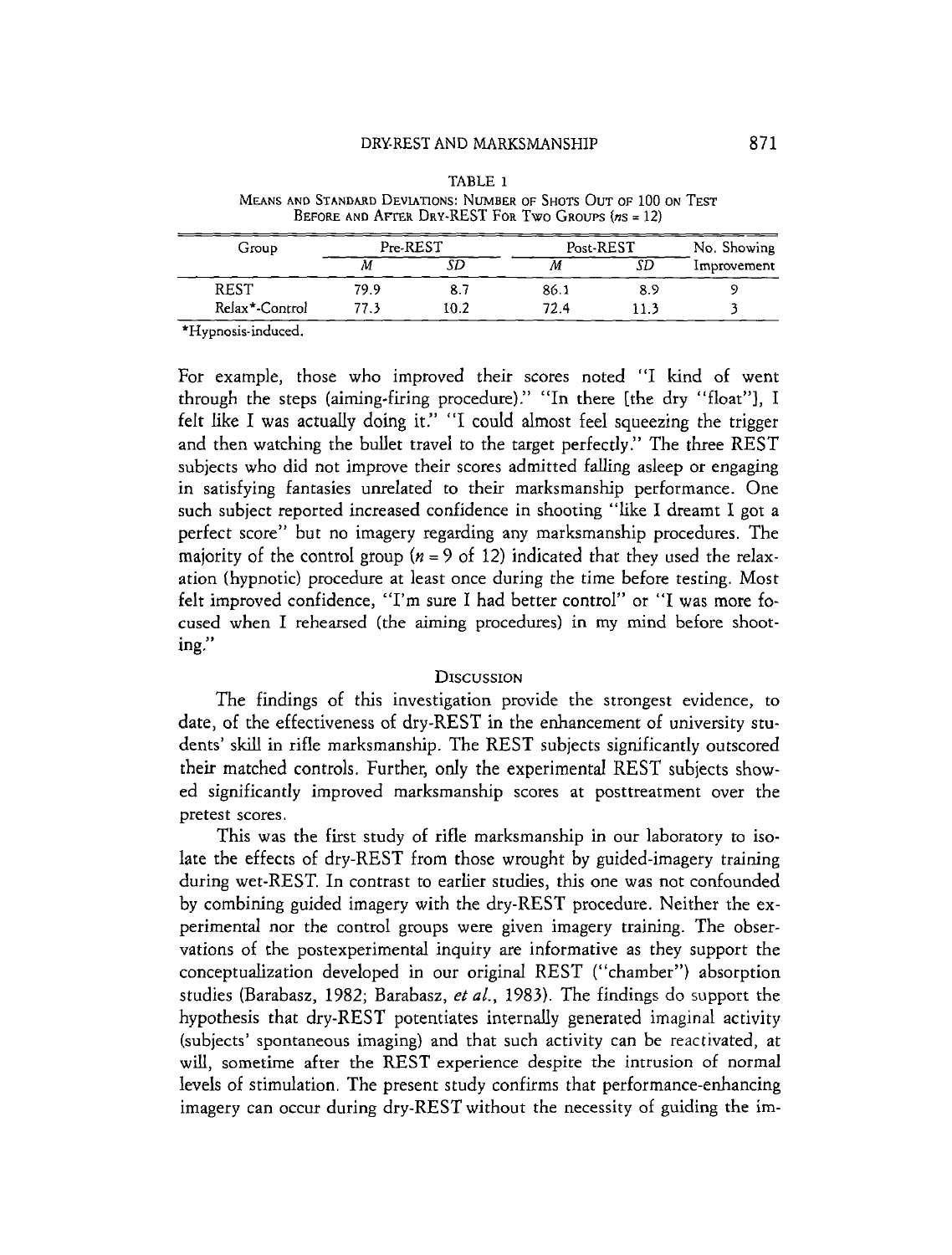agery which has been reported to interfere or attenuate the general reduction in stimuli so important to the RESTenvironment.

This study shows that the positive effects of dry-REST on rifle marksmanship go significantly beyond those produced by relaxation using hypnosis. Barabasz (1982) hypothesized that subjects learn to develop imaginative involvements during dry-REST, a dissociative process, as a defensive maneuver to cope with reduced stimulation. Consistent with Hilgard (1974), Barabasz (1982, p. 163) concluded that "these skills, once learned, may account for the maintenance of this talent over time." We now speculate that enhancement of performance after dry-REST might reflect a coalescing effect perhaps in the precipitation of a new ego state (Watkins & Watkins, 1986) which the subject can then call upon as needed when situations require such skills. Tests of these notions should be undertaken. This investigation is also unique as a controlled study which demonstrates the effectiveness of dry flotation REST compared with hypnosis. The technique further simplifies and makes more economic the use of REST in a wider variety of settings with athletes.

Further research is currently being completed on the effects of RESTon marksmanship which compares both wet- and dry-float methods and conditions of guided-imagery versus nonimagery. Work is designed to estimate the optimal number and spacing of the dry-REST sessions (Bauman, Barabasz, & Barabasz, in preparation). Attempts to identify the underlying mechanisms of REST are also underway using electroencephalographic topographic mapping and evoked potentials.

### REFERENCES

- BARABASZ, **A.** (1982) Restricted environmental stimulation and the enhancement of hypnotizability: pain, EEG alpha, skin conductance and temperature responses. *Infernationa/ Journal of Clinical and Erperimenfal Hypnosij,* 30, 147-166.
- BARABASZ, A. (1990) Effects of sensory deprivation on EEG theta and skin conductance. Paper presented at the Fifth International Congress of Psychophysiology, Budapest, Hungary, July 9-13.
- BARABASZ, A. (1993) Enhancement of human performance skills. Paper presented at the Fifth International Conference on REST, Seattle, WA, February 26-28.
- BARABASZ, A., & BARABASZ, M. (1992) Research designs and considerations. In E. Fromm & M. Nash (Eds.), *Contemporary hypnosis reseorch* New York: Guilford. Pp. 173-200.
- BARABASZ, A., BARABASZ, M., DYER, R., & RATHER, N. (1993) Effects of chamber REST, flotation REST and relaxation on transient mood states. In A. Barabasz & M. Barabasz (Eds.), *Clinical and experimental restricted environmental stimulation: new developments and perspectives.* New York: Springer-Verlag. Pp. 113-120.
- BARABASZ, A., BARABASZ, M., & O'NEILL, M. (1991) Effects of experimental context, demand<br>characteristics and situational cues: new data. *Perceptual and Motor Skills*, 73, 775-786.
- BARABASZ, M., BARABASZ, **A,,** & MULLIN, C. S. (1983) Effects of brief Antarctic isolation on absorption and hypnotic susceptibiliry. *Internahonaf Journal* of *Clinical and Experimental Hypnosis,* 31, 235-238.
- BAUMAN, J., BARABASZ, A., & BARABASZ, M. (in preparation) The effects of wet and drv flotation restricted environmental stimulation technique (REST) on marksmanship.
- CRAWFORD, H. (1993) Psychophysiological comparisons of REST and hypnosis: implications for future research. In A. Barabasz & M. Barabasz (Eds.), *Clinical and experimental re-*